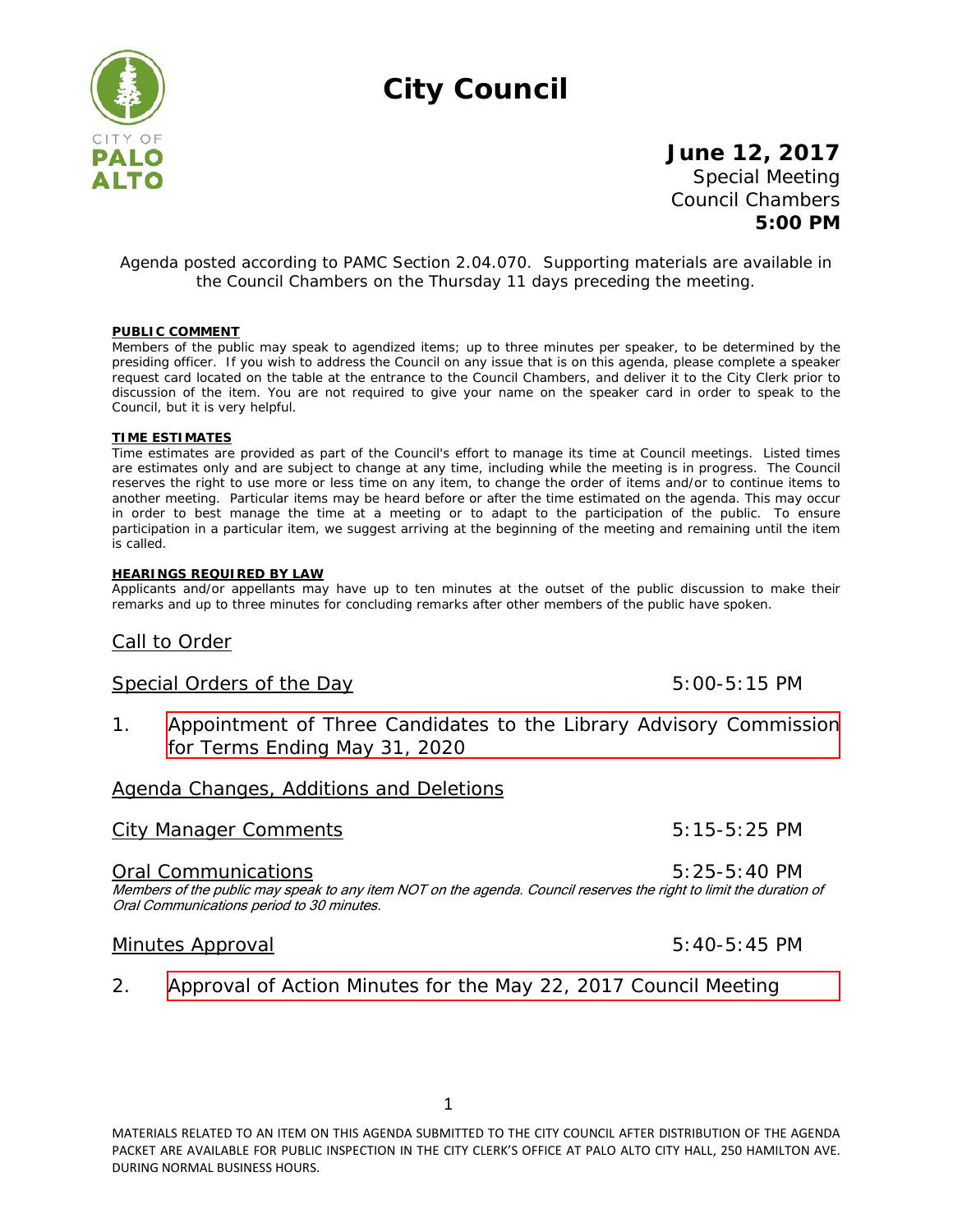Consent Calendar 6:45-5:50 PM

Items will be voted on in one motion unless removed from the calendar by three Council Members.

- 3. [Approval of a Contract With AECOM in the Amount of \\$330,000 for the](http://www.cityofpaloalto.org/civicax/filebank/blobdload.aspx?BlobID=58082) Development of the Baylands Comprehensive Conservation Plan (PG-17000)
- 4. Approval of Amendment Number 2 to Contract Number S15155738 Between the City of Palo Alto and American Reprographics Company, LLC for Document Scanning Services to Increase Costs by \$414,726 [for a Total Amount Not-to-Exceed \\$847,961 and Amend Other Terms](http://www.cityofpaloalto.org/civicax/filebank/blobdload.aspx?BlobID=58079) and Conditions
- 5. [Adoption of an Ordinance Requiring Expedited Permitting Procedures](http://www.cityofpaloalto.org/civicax/filebank/blobdload.aspx?BlobID=58086) for Electric Vehicle Charging Stations (AB 1236)
- 6. [Approval of the Renewal of a Public-Private Partnership Agreement](http://www.cityofpaloalto.org/civicax/filebank/blobdload.aspx?BlobID=58081) Between the City of Palo Alto and TheatreWorks, Palo Alto Players and West Bay Opera for the use of the Lucie Stern Community Theatre
- 7. [Approval of a Contract With Tandem Creative in the Amount of](http://www.cityofpaloalto.org/civicax/filebank/blobdload.aspx?BlobID=58080) \$90,000 for Graphic Design and Printing for the Quarterly Production of the Enjoy! Catalog Classes and Activities Guide and Annual Summer Camp Guide
- 8. QUASI-JUDICIAL: 260 California Avenue [16PLN-00289]: Request for a Hearing on the Tentative Approval of a Conditional Use Permit to Allow the Sale of Beer, Wine, and Liquor in Conjunction With a [Restaurant With an Outdoor Seating Area and Deferral of Director's](http://www.cityofpaloalto.org/civicax/filebank/blobdload.aspx?BlobID=58202) Action to the City Council of an Architectural Review Application Pursuant to Palo Alto Municipal Code (PAMC) Section 18.40.170. Environmental Assessment: Exempt From the Provisions of the California Environmental Quality Act (CEQA) per Guideline Section 15301 (Existing Facilities)

# Action Items

Include: Reports of Committees/Commissions, Ordinances and Resolutions, Public Hearings, Reports of Officials, Unfinished Business and Council Matters.

5:50-6:00 PM 9. PUBLIC HEARING: Adoption of a Resolution Confirming the 2017-18 [Report of the Palo Alto Downtown Business Improvement District](http://www.cityofpaloalto.org/civicax/filebank/blobdload.aspx?BlobID=58072)  Advisory Board and Levying Assessments for Fiscal Year 2018 on Businesses in the Downtown Business Improvement District

2 June 12, 2017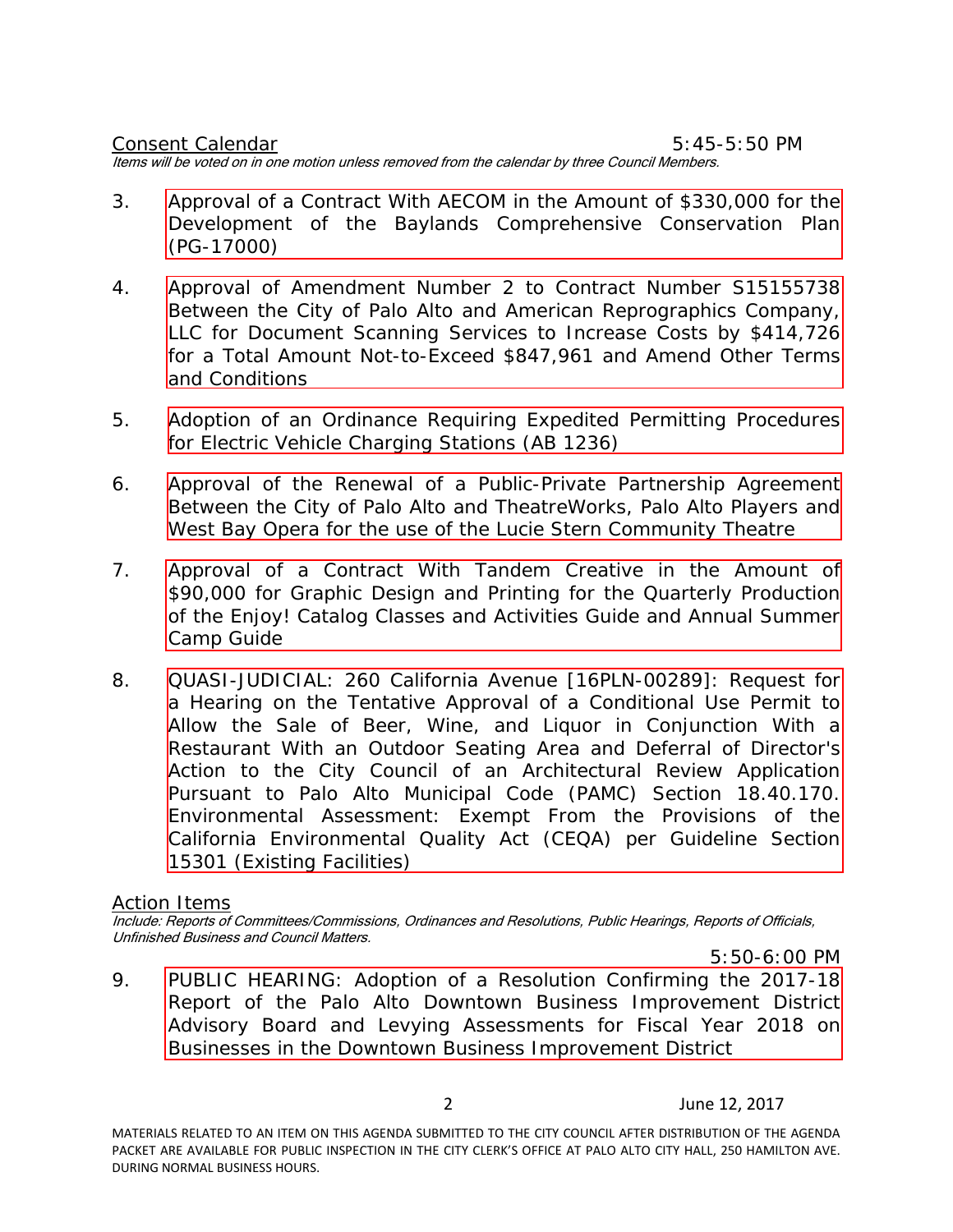6:00-8:00 PM

10. PUBLIC HEARING / QUASI-JUDICIAL. 744-748 San Antonio Avenue [15PLN-00314]: Review and Certification of a Final Environmental Impact Report (EIR), Adoption of California Environmental Quality Act [\(CEQA\) Findings Including a Statement of Overriding Considerations,](http://www.cityofpaloalto.org/civicax/filebank/blobdload.aspx?BlobID=58203)  Adoption of a Mitigation Monitoring and Reporting Plan, and Consideration of the Applicant's Request for Approval of a Major Architectural Review to Allow the Demolition of Three Existing Buildings at 744 and 748 San Antonio Avenue and Construction of two Five-Story Hotels (Courtyard by Marriott With 151 Rooms and AC by Marriott With 143 Rooms). The Site Will Include Surface and two Levels of Basement Parking, requiring approval of a parking reduction. A Draft EIR was Circulated for Public Comment From March 27, 2017 to May 10, 2017 and a Final EIR was Provided to Agencies and Commenters on May 31, 2017. On June 1, 2017, the Architectural Review Board Recommended Approval of the Project

8:00-10:30 PM

11. [Comprehensive Plan Update: Review of the Introduction, Governance,](http://www.cityofpaloalto.org/civicax/filebank/blobdload.aspx?BlobID=58071) and Implementation Sections Recommended by the Citizens Advisory Committee and Referral of the Entire Draft Comprehensive Plan Update to the Planning & Transportation Commission

Inter-Governmental Legislative Affairs

Council Member Questions, Comments and Announcements Members of the public may not speak to the item(s)

# Adjournment

### AMERICANS WITH DISABILITY ACT (ADA)

Persons with disabilities who require auxiliary aids or services in using City facilities, services or programs or who would like information on the City's compliance with the Americans with Disabilities Act (ADA) of 1990, may contact (650) 329-2550 (Voice) 24 hours in advance.

MATERIALS RELATED TO AN ITEM ON THIS AGENDA SUBMITTED TO THE CITY COUNCIL AFTER DISTRIBUTION OF THE AGENDA PACKET ARE AVAILABLE FOR PUBLIC INSPECTION IN THE CITY CLERK'S OFFICE AT PALO ALTO CITY HALL, 250 HAMILTON AVE. DURING NORMAL BUSINESS HOURS.

3 June 12, 2017